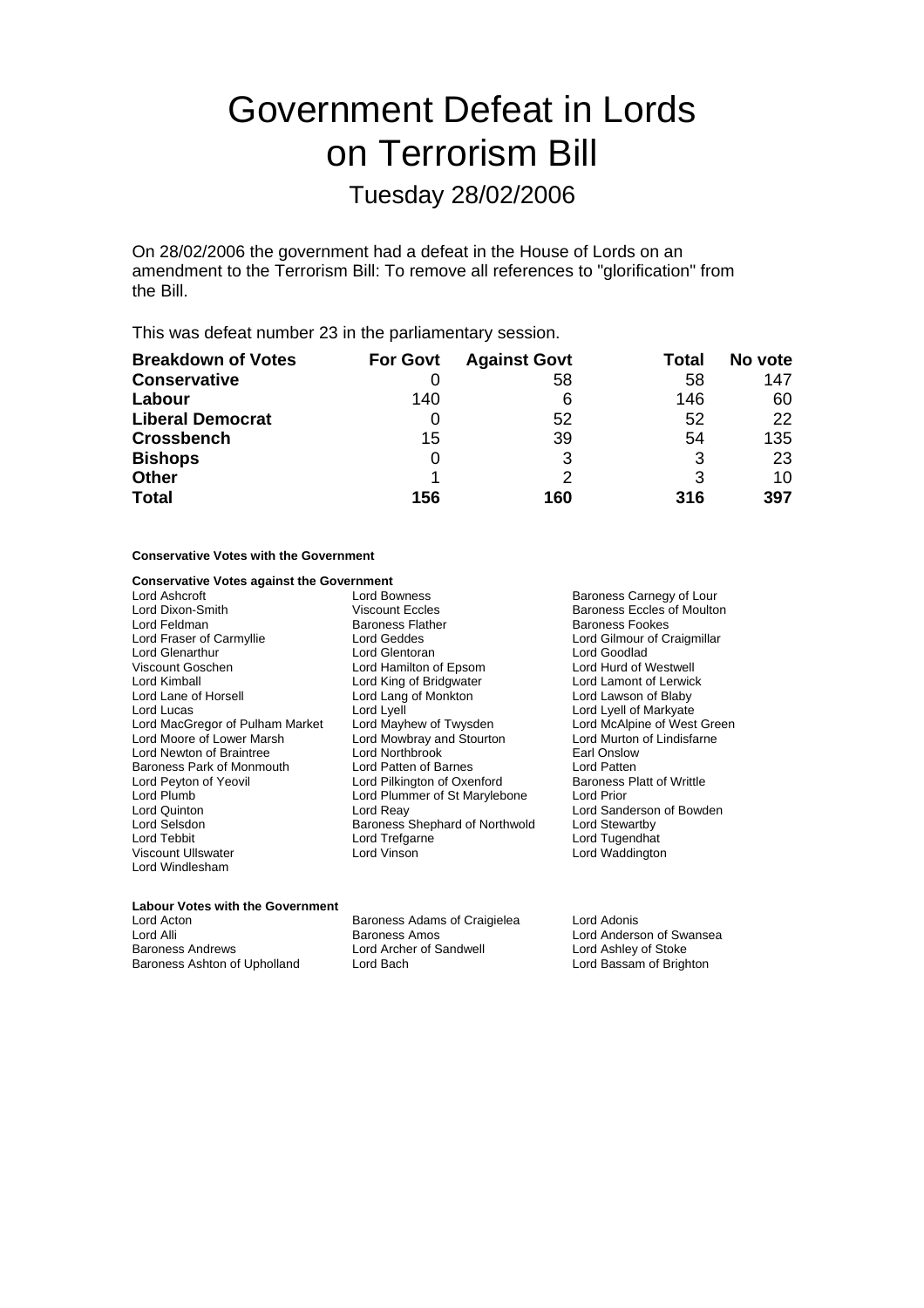Lord Borrie Lord Brooke of Alverthorpe Lord Brookman Lord Brooks of Tremorfa Lord Campbell-Savours<br>
Lord Carter Coles Lord Christopher Lord Carter Lord Christopher Lord Christopher Lord Clark of Windermere<br>
Lord Clarke of Hampstead Lord Clinton-Davis Lord Corbett of Castle Val Lord Clarke of Hampstead Lord Clinton-Davis Lord Corbett of Castle Vale<br>
Lord Cunningham of Felling Baroness David Baroness Crawley **Lord Cunningham of Felling**<br>
Lord Davies of Oldham Lord Davies of Coity Lord Drayson Lord Dubs Lord Elder Lord Evans of Temple Guiting Lord Falconer of Thoroton **Baroness Falkender**<br>Baroness Farrington of Ribbleton Lord Filkin **Baroness Falkender** Bishop Auckland Baroness Farrington of Ribbleton Lord Filkin Lord Farrington of Ribbleton Lord Foster of I<br>
Lord Foulkes of Cumnock Lord Fvfe of Fairfield Care Baroness Gale Lord Foulkes of Cumnock Lord Fyfe of Fairfield<br>
Baroness Gibson of Market Rasen Lord Gilbert Cumpus Lord Goldsmith Baroness Gibson of Market Rasen Lord Gilbert<br>Lord Gordon of Strathblane Baroness Goudie Lord Grabiner **Lord Graham of Edmonton** Lord Gregson<br>
Lord Griffiths of Burry Port **Lord Grocott** Lord Grocott **Lord Harris of Haringey** Lord Griffiths of Burry Port Lord Grocott Lord Critics and Lord Harris control and Harris of Chilton Lord Harris of Lord Haskel Lord Harrison Lord Hart of Chilton Lord Haskel<br>
Lord Haworth Baroness Havman Baroness Henig Baroness Hilton of Eggardon Lord Hogg of Cumbernauld Baroness Hollis of Heigham Lord Howarth of Newport Baroness Howells of St Davids Lord Howie of Troon Lord Howarth of Newport Baroness Howells of St Davids Lord Howie of Troon<br>
Lord Hoyle Lord Hughes of Woodside Lord Hunt of Chesterton Lord Hunt of Kings Heath Lord Irvine of Lairg Lord Janner of Braunstone Baroness Jay of Paddington Lord Jones<br>
Lord Kinnock Lord Lord Lea of Crondall<br>
Lord Lord Leitch Lord Kinnock Lord Lea of Crondall<br>
Lord Levy Lord Lipsey Lord Levy<br>
Lord Lord Lipsey Lord Culkein Lord Lofthouse of Pontefract<br>
Lord Mackenzie of Culkein Lord Mackenzie of Lord Mackenzie of Framwello Lord Mason of Barnsley **Lord Maxton Control Control Control** Baroness Mc<br>
Lord McKenzie of Luton **Baronagh Baroness McDonagh Control Control Control Control Control Control Control Contro** Lord McKenzie of Luton<br>Baroness Morgan of Drefelin Lord Morris of Manchester Baroness Morgan of Drefelin Lord Morris of Manchester Baroness Morris of Yardley<br>
Lord O'Neill of Clackmannan Lord Paul<br>
Lord Pendry Lord O'Neill of Clackmannan Lord Paul<br>Lord Peston Clackmannan Baroness Pitkeathlev Lord Peston Baroness Pitkeathley Lord Ponsonby of Shulbrede Lord Randall of St Budeaux Lord Robertson of Port Ellen Lord Rooker<br>
Lord Rosser Cord Rosser Baroness Royall of Blaisdon Lord Sainsbury of Turville Lord Rosser **Baroness Royall of Blaisdon** Lord Sainsbury (Lord Sainsbury of Baroness Royall of Asthal Turville Co<br>Lord Sawyer **Curville State Controller State Controller** State Controller State Baroness Scotland of Asthal Lord Smith of Leigh Lord Snape<br>
Lord Stone of Blackheath Lord Strabo Baroness Taylor of Bolton Lord Temple-Morris **Baroness Thornton Corporation**<br>
Lord Tornton Lord Triesman<br>
Lord Tornton Lord Triesman Lord Tomlinson<br>Lord Tunnicliffe Lord Tunnicliffe **Lord Varley Community** Baroness Wall of New Barnet<br>Lord Warner **Lord Varley Baroness Warwick of Undercliffe** Baroness Whitaker Lord Warner **Baroness Warwick of Undercliffe**<br>
Baroness Wilkins<br>
Baroness Wilkins

Lord Bernstein of Craigweil **Lord Bhattacharyya** Lord Bilston<br>
Lord Booke of Alverthorpe Lord Brookman<br>
Lord Brookman Lord Dixon Lord Donoughue<br>
Lord Dubs Lord Elder Baroness Hayman<br>
Lord Hogg of Cumbernauld
Baroness Hollis of Heigham Lord Hughes of Woodside<br>Lord Irvine of Lairg Lord Radice<br>
Lord Robertson of Port Ellen<br>
Lord Rooker<br>
Lord Rooker Baroness Scotland of Asthal Lord Woolmer of Leeds Lord Young of Norwood Green

Lord Davies of Oldham Lord Davies of Coity<br>
Lord Davies of Coity<br>
Lord Dixon Lord Donoughue<br>
Lord Donoughue<br>
Lord Donoughue Lord Gould of Brookwood Lord MacKenzie of Culkein Lord Mackenzie of Framwellgate<br>Lord Maxton Lord Mackenzie Baroness McDonagh Lord Stone of Blackheath Lord Strabolgi Baroness Symons of Vernham Dean Lord Williams of Elvel

Lord Berkeley Lord Evans of Parkside<br>
Lord Patel of Blackburn Lord Sheldon

#### **Liberal Democrat Votes with the Government**

**Labour Votes against the Government**

**Liberal Democrat Votes against the Government** Baroness Bonham-Carter of Yarnbury Lord Dholakia **Lord Dykes** Lord Dykes **Lord Dynamic Corporation** Viscount Falkland<br>
Baroness Falkner of Margravine Lord Fearn **Lord Corporation** Lord Garden Baroness Falkner of Margravine Lord Fearn Lord Team Lord Carden<br>
Lord Garden Lord Goodhart Lord Goreaves Earl Glasgow Lord Goodhart Lord Greaves<br>
Baroness Hammer Baroness Harris of Richmond Lord Jones of Cheltenham Baroness Hamwee Baroness Harris of Richmond<br>
Lord Kirkwood of Kirkhope Lord Lester of Herne Hill

Baroness Kennedy of The Shaws

Lord Avebury **Baroness Barker**<br> **Lord Bradshaw Baroness Barker**<br>
Lord Clement-Jones

Lord Lester of Herne Hill Baroness Linklater of Butterstone